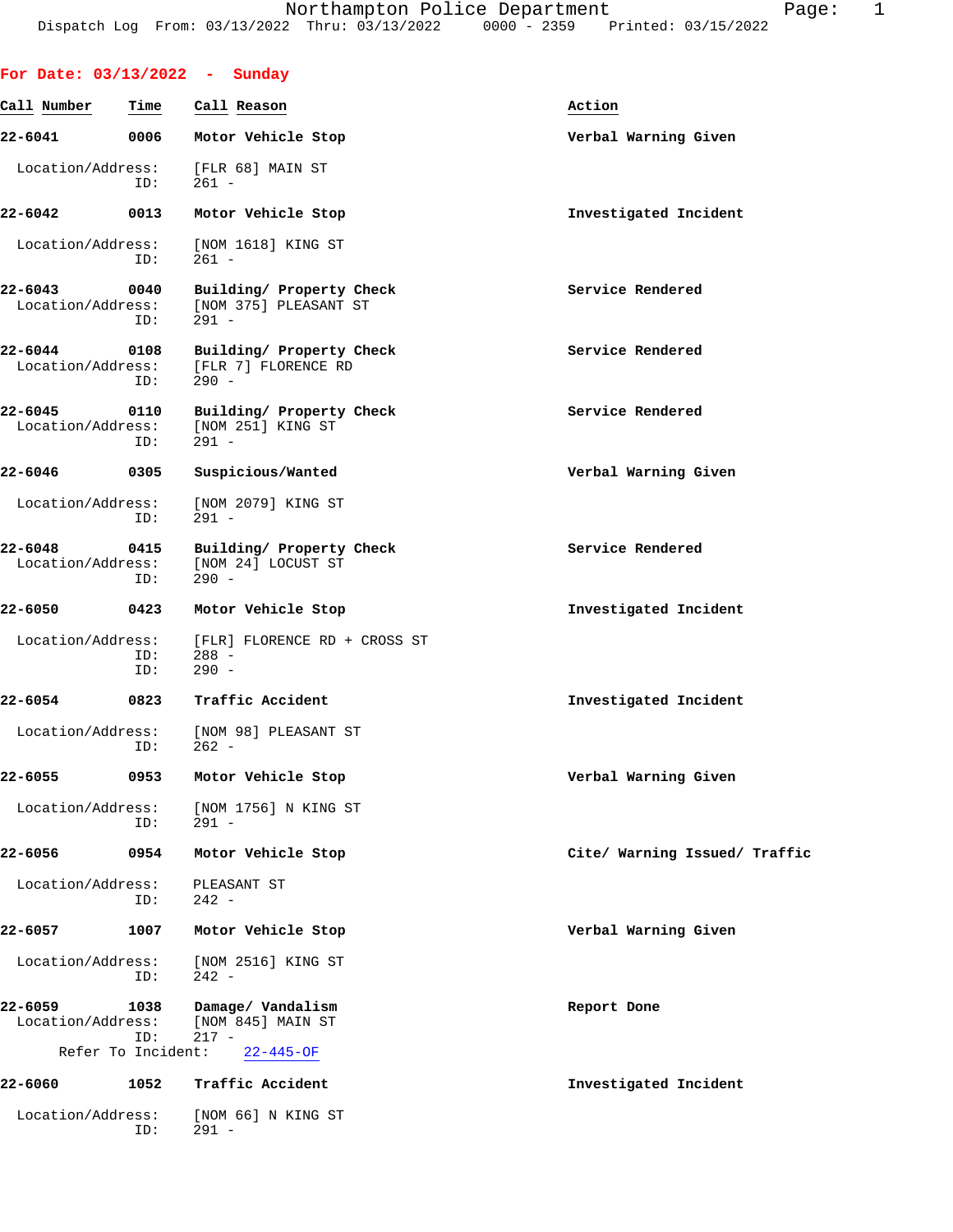| Location/Address: [FLR] BLISS ST                                         | $ID: 157 -$                                          | 22-6062 1108 Harassment / Stalking                                                                         | Report Done           |
|--------------------------------------------------------------------------|------------------------------------------------------|------------------------------------------------------------------------------------------------------------|-----------------------|
| Refer To Incident: 22-446-OF                                             |                                                      |                                                                                                            |                       |
| 22-6064 1153 Assault*<br>Location/Address: [NOM 7] CONZ ST               | ID: 262 -                                            |                                                                                                            | Report Done           |
|                                                                          |                                                      | Refer To Incident: 22-448-OF                                                                               |                       |
| Location/Address: [FLR] WHITTIER ST                                      | 157 -<br>ID:                                         | 22-6065 1158 Public Service, Check Welfare Service Rendered                                                |                       |
|                                                                          | ID: COR01 -                                          |                                                                                                            |                       |
| 22-6066 1202 Damage/Vandalism                                            | $ID: 262 -$                                          | Location/Address: [NOM 311] PLEASANT ST                                                                    | Report Done           |
|                                                                          |                                                      | Refer To Incident: 22-447-OF                                                                               |                       |
| Location/Address: ARMORY ST                                              |                                                      | 22-6068 1321 Private/Trespass/ Parking Tow                                                                 | Vehicle Towed         |
|                                                                          | ID:<br>$126 -$                                       | 22-6069 1336 Property, Lost/Found<br>Location/Address: [NOM 1638] VILLAGE HILL RD                          | Report Done           |
| Refer To Incident: 22-449-OF                                             |                                                      |                                                                                                            |                       |
| 22-6070 1342 ASSIST OTHER AGENCY<br>Location/Address: [NOM 434] ELM ST   |                                                      |                                                                                                            | Report Done           |
|                                                                          | $277 -$<br>ID:<br>$242 -$<br>ID:<br>$COR01 -$<br>ID: |                                                                                                            |                       |
|                                                                          | $ID: 217 -$                                          | Refer To Incident: 22-450-OF                                                                               |                       |
| 22-6073 1412 ASSIST OTHER AGENCY                                         |                                                      |                                                                                                            | Area Search Negative  |
| Location/Address: [HAT] N KING                                           |                                                      |                                                                                                            |                       |
|                                                                          | ID: 262 -<br>ID: 157 -                               |                                                                                                            |                       |
| 22-6074<br>Location/Address:                                             |                                                      | 1420 Indecency/Lewdness<br>[NOM 2387] MAIN ST                                                              | Report Done           |
| Refer To Incident:                                                       | $277 -$<br>ID:                                       | $22 - 451 - OF$                                                                                            |                       |
| 22-6075<br>Location/Address:                                             | 1504                                                 | Trespassing/ Unwanted Guest<br>[NOM 750] INDUSTRIAL DR                                                     | Service Rendered      |
|                                                                          | $242 -$<br>ID:<br>$277 -$<br>ID:                     |                                                                                                            |                       |
| 22-6079<br>Location/Address:                                             | 1607<br>$292 -$<br>ID:                               | Assist/ Service Calls<br>[NOM 8] OLD SOUTH ST                                                              | Service Rendered      |
| $22 - 6084$                                                              | 1658                                                 | GAS LEAKS (GASES)                                                                                          | Investigated by N F D |
| Location/Address:<br>Fire Unit:<br>EMS Unit:<br>Fire Unit:<br>Fire Unit: | $203 -$<br>ID:                                       | [FLR 1634] BRIDGE RD<br>E3-Pumper-Engine 3<br>A03-Fire Ambulance<br>E2-Pumper-Engine 2<br>C4-Command-Car 4 |                       |
| 22-6088<br>Location/Address:                                             | 1723                                                 | Park and Walk<br>MAIN ST                                                                                   | Service Rendered      |
|                                                                          | $292 -$<br>ID:<br>$292 -$<br>ID:                     |                                                                                                            |                       |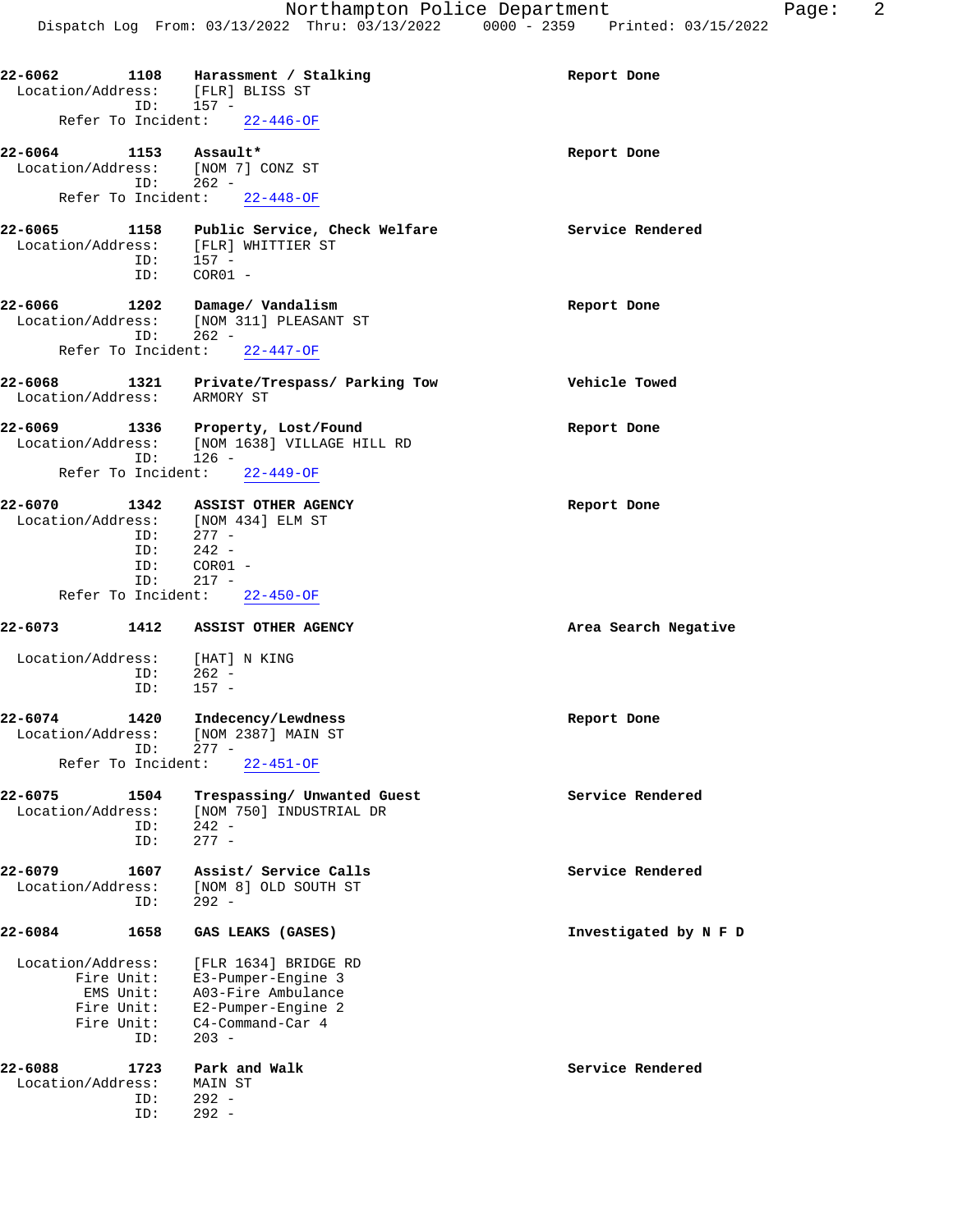| 22-6089                      | ID:                 | 1724 Traffic Enforcement/ Radar<br>Vicinity of: [NOM 387] PLEASANT ST<br>$186 -$ | Service Rendered              |
|------------------------------|---------------------|----------------------------------------------------------------------------------|-------------------------------|
| 22-6090                      | 1726                | Suspicious/Wanted                                                                | Investigated Incident         |
| Location/Address:            | ID:                 | [NOM 2787] BARRETT ST<br>$277 -$                                                 |                               |
| 22-6091                      | 1757                | Trespassing/ Unwanted Guest                                                      | Area Search Negative          |
| Location/Address:            | ID:                 | [NOM 7] CONZ ST<br>$277 -$                                                       |                               |
| 22-6092<br>Location/Address: | 1801<br>ID:         | Traffic Enforcement/ Radar`<br>[NOM 28] ELM ST<br>186 -                          | Service Rendered              |
| 22-6093                      | 1811                | Motor Vehicle Stop                                                               | Verbal Warning Given          |
|                              | Vicinity of:<br>ID: | PLEASANT ST + SERVICE CENTER RD<br>292 -                                         |                               |
| 22-6094                      | 1823                | Motor Vehicle Stop                                                               | Verbal Warning Given          |
| Location/Address:            | ID:                 | PLEASANT ST + HAMPTON AVE<br>$292 -$                                             |                               |
| 22-6097                      | 1849                | Damage/ Vandalism                                                                | Investigated Incident         |
| Location/Address:            | ID:<br>ID:          | [NOM 8] OLD SOUTH ST<br>$292 -$<br>$186 -$                                       |                               |
| 22-6098                      | 1859                | Drunk/ Incapacitated                                                             | Investigated Incident         |
| Location/Address:            | ID:                 | [NOM 2066] BRIDGE ST<br>$242 -$                                                  |                               |
| 22-6100                      | 2005                | Traffic, Complaint/Hazard                                                        | Area Search Negative          |
| Location/Address:            | ID:                 | [NOM 1928] CONZ ST<br>$292 -$                                                    |                               |
| 22-6103                      | 2036                | Motor Vehicle Stop                                                               | Cite/ Warning Issued/ Traffic |
| Location/Address:            | ID:                 | PEARL ST + PLEASANT ST<br>$292 -$                                                |                               |
| 22-6106                      | 2140                | Suspicious/Wanted                                                                | Investigated Incident         |
| Location/Address:            | ID:                 | [FLR 1564] POWELL ST<br>$203 -$                                                  |                               |
| 22-6107                      | 2154                | Parking Violation                                                                | Cite/ Warning Issued/ Traffic |
|                              | Vicinity of:<br>ID: | DAY AVE<br>$292 -$                                                               |                               |
| 22-6108                      | 2155                | Suspicious/Wanted                                                                | Investigated Incident         |
| Location/Address:            | ID:<br>ID:          | [FLR 262] N MAPLE ST<br>$248 -$<br>$277 -$                                       |                               |
| 22-6109                      | 2208                | Motor Vehicle Stop                                                               | Cite/ Warning Issued/ Traffic |
| Location/Address:            | ID:                 | [NOM 1743] CONZ ST<br>$242 -$                                                    |                               |
| 22-6111                      | 2335                | Suspicious/Wanted                                                                | Investigated Incident         |